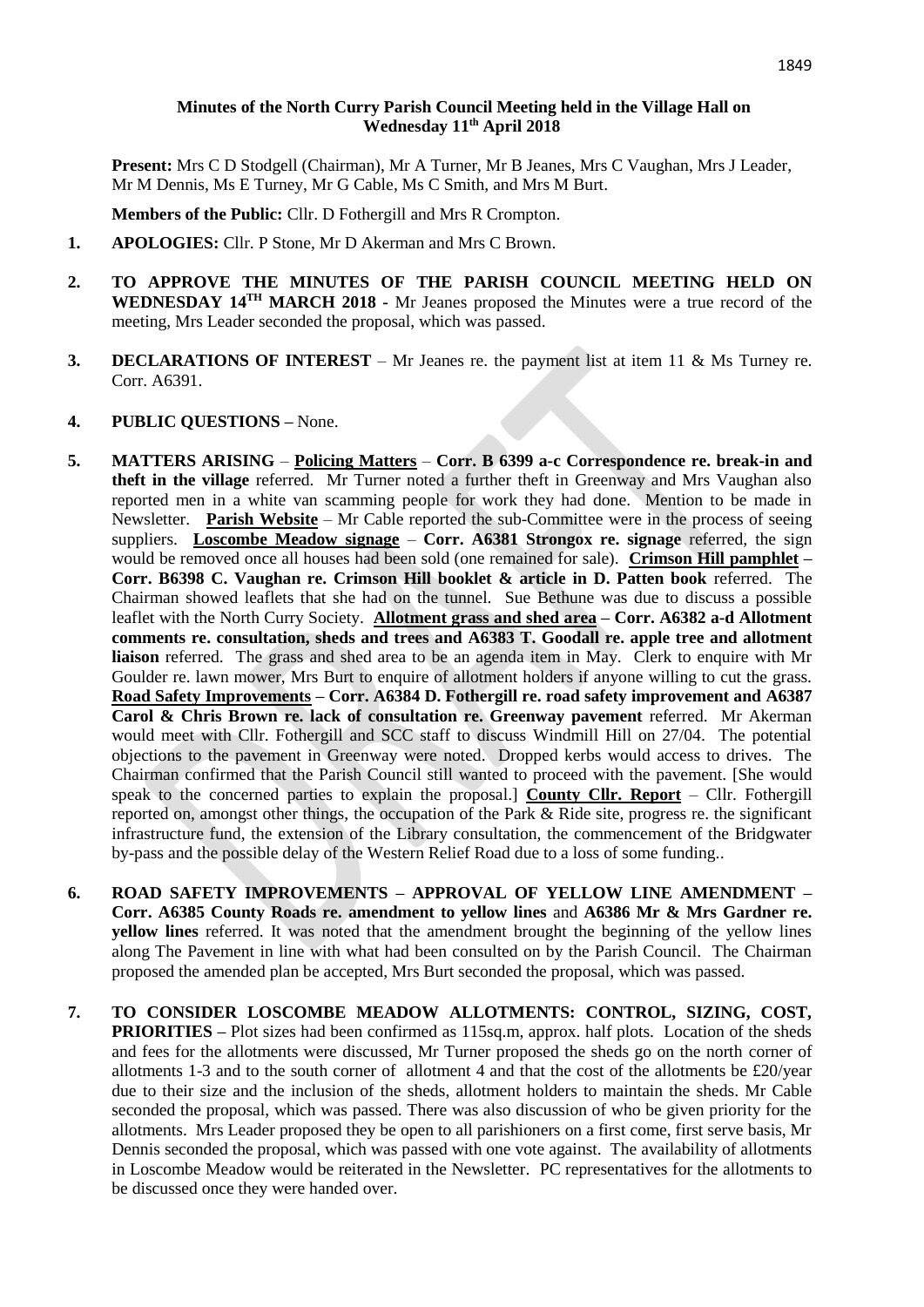- **8. TO FINALISE ANNUAL PARISH MEETING AGENDA AND PREPARATIONS – Corr. A6388 a-c M. Griffiths (Village hall), PCSO Escott & H. Morley (school) re. APM** referred. It was agreed the Village Hall report would be made available for people to read at the meeting. It was confirmed that John Quinn would give a brief summary of the Playing Field's year, and a PCSO would try to attend at some point. The agenda was agreed with the removal of the website and village logo items.
- **9. TO CONSIDER PARKING ISSUES AT THE QUEEN SQUARE / MOOR LANE JUNCTION –** Mrs Vaughan noted that the white lines of the junction at Moor Lane, Queen Square and Church Road needed renewing, Clerk to report. Concern had been expressed re. parking close to that junction causing traffic approaching Moor Lane from Queen Square having to go further across the road. Mrs Vaughan offered to speak to the residents re. use of their garage.

## **10. CORRESPONDENCE** –

**Corr. A6390 M. Farrell re. HE A358 consultation –** Cllr. Fothergill confirmed SCC had written expressing concern at the lack of ongoing consultation re. the proposal.

**Corr. A6391 W. Turney re. CIL grant suggestion –** This suggested a footpath from the Village Hall to the Pavilion. It was not clear whether this would be on the road or on the Playing Field, if the latter, it was noted that residents would not be able to access their properties from it. Mr Turner proposed that a pavement along Greenway be put forward for consideration for CIL funding, Mr Jeanes seconded the proposal, which was passed with four abstentions and one abstention due to an interest.

**Corr. A6392 Volunteer of the Year Awards –** Nominations to be passed to the Clerk.

**Corr. A6393 F. White re. use of Village Hall car park by spin bus –** After discussion it was agreed that, whilst it was felt that the spin bus coming to the village was a good idea, it caused a problem coming at that time on Wednesday nights. Fleur White to be informed.

**Corr. A6394 Musgrove Scanner appeal, request for grant –** After discussion, the Chairman proposed it be left to individuals to support the appeal, a note to go in the Newsletter. Mrs Vaughan seconded the proposal, which was passed with one abstention.

**Corr. A6395 General Date Protection Regs. correspondence, inc. SALC training** – the Chairman proposed the Clerk go on the course, Mr Turner added that the Clerk's time be paid for attendance. Mr Jeanes seconded the proposal, which was passed.

**Corr. A6396 A. Gothard re. farming newsletter input** – To make it easier for the contributors, Mrs Vaughan suggested input be kept brief and factual, in the form of a farmer's calendar. Mr Dennis would speak to Mr Gothard re. the possibility of ongoing input.

**Corr. B6401 Road closure notification (West Sedgemoor Road)** – Mr Dennis reported discussions with Highways that resulted in their allowing access to Nythe Farm early and late in the day, he appreciated their approach.

**Corr. B6402 St. Margaret's hospice request for volunteers** – to be mentioned in the Newsletter.

**11. FINANCE – Monthly Account** – Mr Jeanes presented the monthly account noting the payment for the slippery path signs and Mr & Mrs Watts donation to the kissing gates. He proposed the account be accepted, Mr Turner seconded the proposal, which was passed. **Payment List –** The Chairman presented the payment list and proposed it be approved, Mrs Smith seconded the proposal, which was passed, Mr Jeanes abstained. Re. **Corr. A6397 TDBC invitation to accept dog bin quote**, the Chariman proposed the quote be accepted, Mrs Burt seconded the proposal, which was passed.

| <b>Cheque No</b>     | Payee                                | <b>Amount</b> |
|----------------------|--------------------------------------|---------------|
| <b>BACS</b> Transfer | Clerks & Councils Direct subs        | £12.00        |
| <b>BACS</b> Transfer | SALC re. training                    | £50.00        |
| <b>BACS</b> Transfer | NCVH Room Hire (March)               | £23.27        |
| <b>BACS</b> Transfer | TDBC re. dog bins                    | £533.52       |
| <b>BACS</b> Transfer | <b>HMRC</b> National Insurance       | £21.48        |
| <b>BACS</b> Transfer | B. Wellwood - Clerk Salary           | £707.04       |
| <b>BACS</b> Transfer | BA & KM Jeanes – grass cutting March | £17.50        |